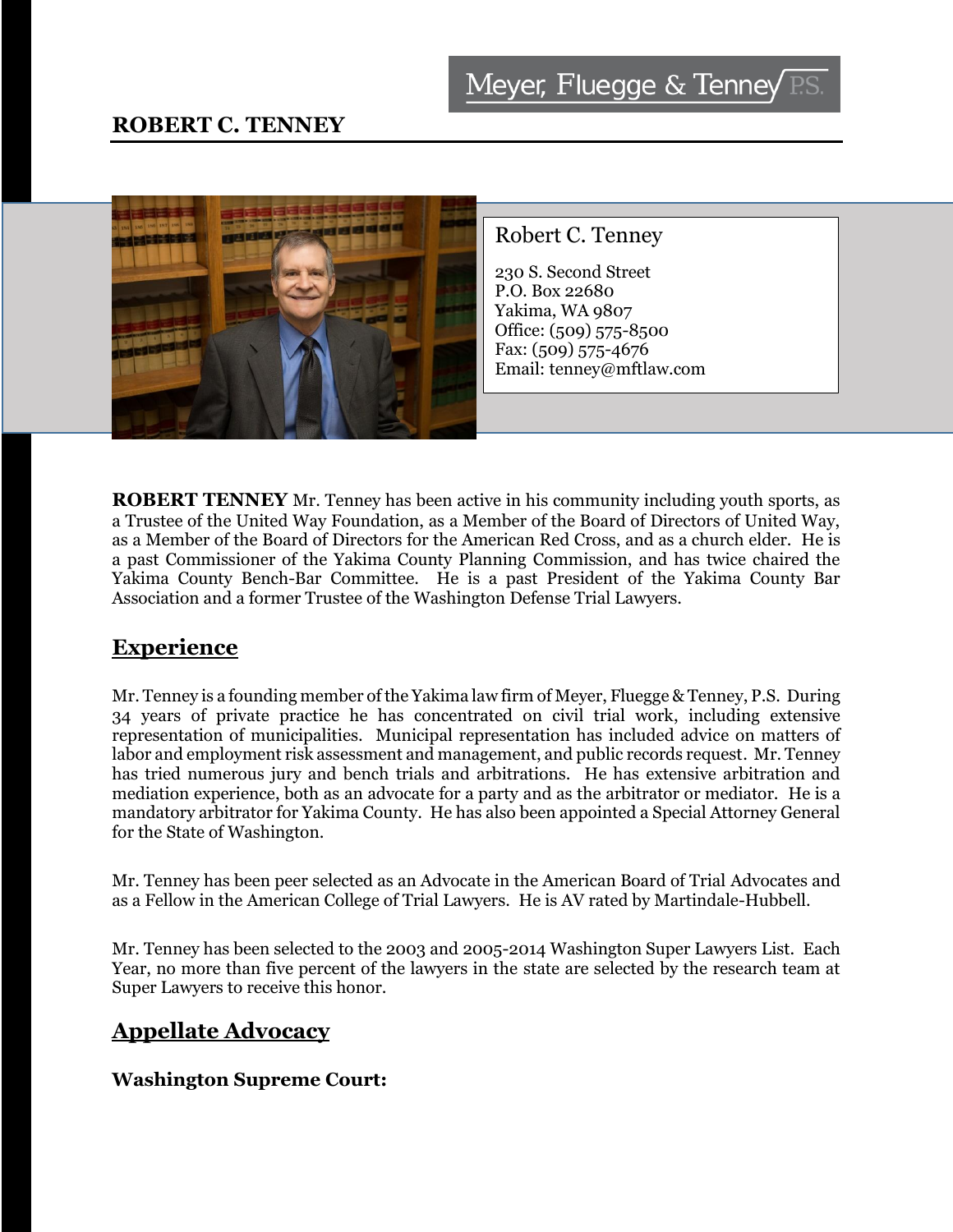### **ROBERT C. TENNEY**

- Western Farm Services, Inc. v. Olsen, 151 Wn.2d 645 (2004)
- Buchanan v. Simplot Feeders, Ltd. Partnership, 134 Wn.2d 673 (1998)
- Goucher v. J.R. Simplot Co., 104 Wn.2d  $662$  (1985)

#### **Washington Court of Appeals:**

- Schreiner Farms, Inc. v. Am. Tower, Inc., 173 Wn. App. 154, 293 P.3d 407 (2013)
- Hahn v. Chelan-Douglas Behavioral Health Clinic, 153 Wn. App. 1004 (2009) (unpublished)
- Evans & Sons, Inc. v. City of Yakima, 136 Wn. App. 471 (2006)
- Grant v. Boccia, 133 Wn. App. 176 (2006)
- Colbert v. Pacific States Marine Fisheries Com'n, 124 Wn. App. 821 (2004)
- Lakes v. von der Mehden, 117 Wn. App. 212 (2003)
- Western Farm Services, Inc. v. Olsen, 114 Wn. App. 508 (2002)
- Allen v. Providence Health Systems-Washington, 107 Wn. App. 1021 (2001) (unpublished)
- Hsieh v. State of Washington Dept. of Ecology, 104 Wn. App. 1002 (2001) (unpublished)
- Coe v. Reinke, 93 Wn. App. 1088 (1998) (unpublished)
- Wilson v. Sunnyside Community Hospital, 91 Wn. App. 1074 (1998) (unpublished)
- Robinson for and on Behalf of Robinson v. Pemco Ins. Co., 71 Wn. App. 746 (1993)
- Barnard v. Compugraphic Corp., 35 Wn. App. 414 (1983)

#### **Ninth Circuit Court of Appeals:**

Mills v. Blackburn, 274 F. App'x 563 (9th Cir. 2008) (unpublished).

### **Areas of Practice**

Civil Litigation Employment Law Municipal Law Civil Rights Law